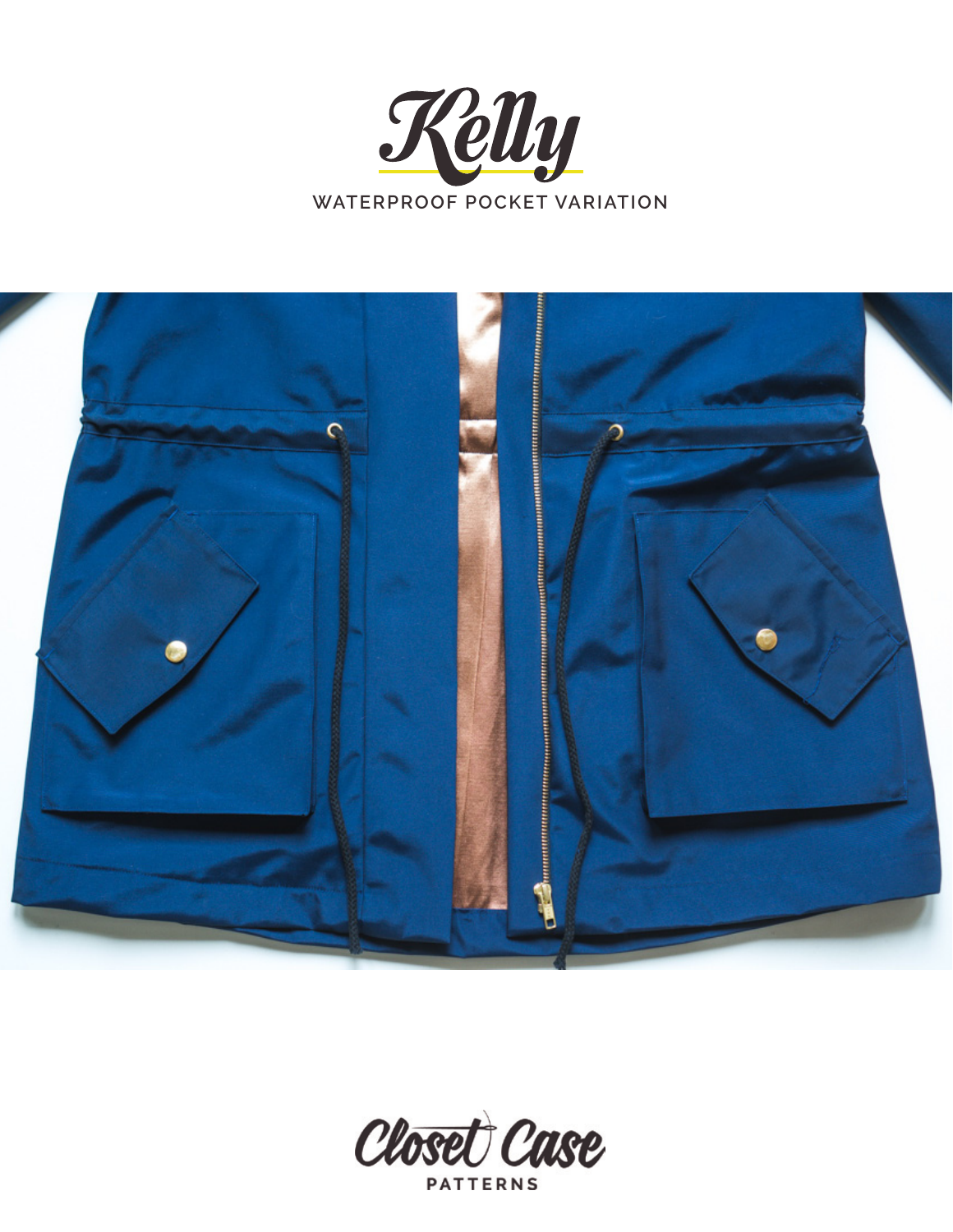# **D ESCRIPTION**

Keep your phone, wallet and dog treats dry with this waterproof pocket for our Kelly Anorak. A separate external flap keeps the pocket bag closed and prevents water from pooling in the pockets. Go the extra step and finish the insides of your pocket seams with seam-sealing tape and you will be forever dry while wearing your Kelly Anorak out in the rain!

# **pattern printing layout**



Print the second page of the pattern first to confirm pattern is printing to proper scale. Set printer to "no scaling" or 100% to ensure print scale is correct. We suggest Adobe Reader (it's free!) to print PDF files.

### **PATTERN PIECE INVENTORY**



#### **PATTERN PIECES**

POCKET **H1** (CUT TWO FABRIC)

**H2 POCKET FLAP** (CUT FOUR FABRIC, CUT TWO INTERFACING)

**SEAM ALLOWANCES ARE 5/8" OR 16mm UNLESS NOTED**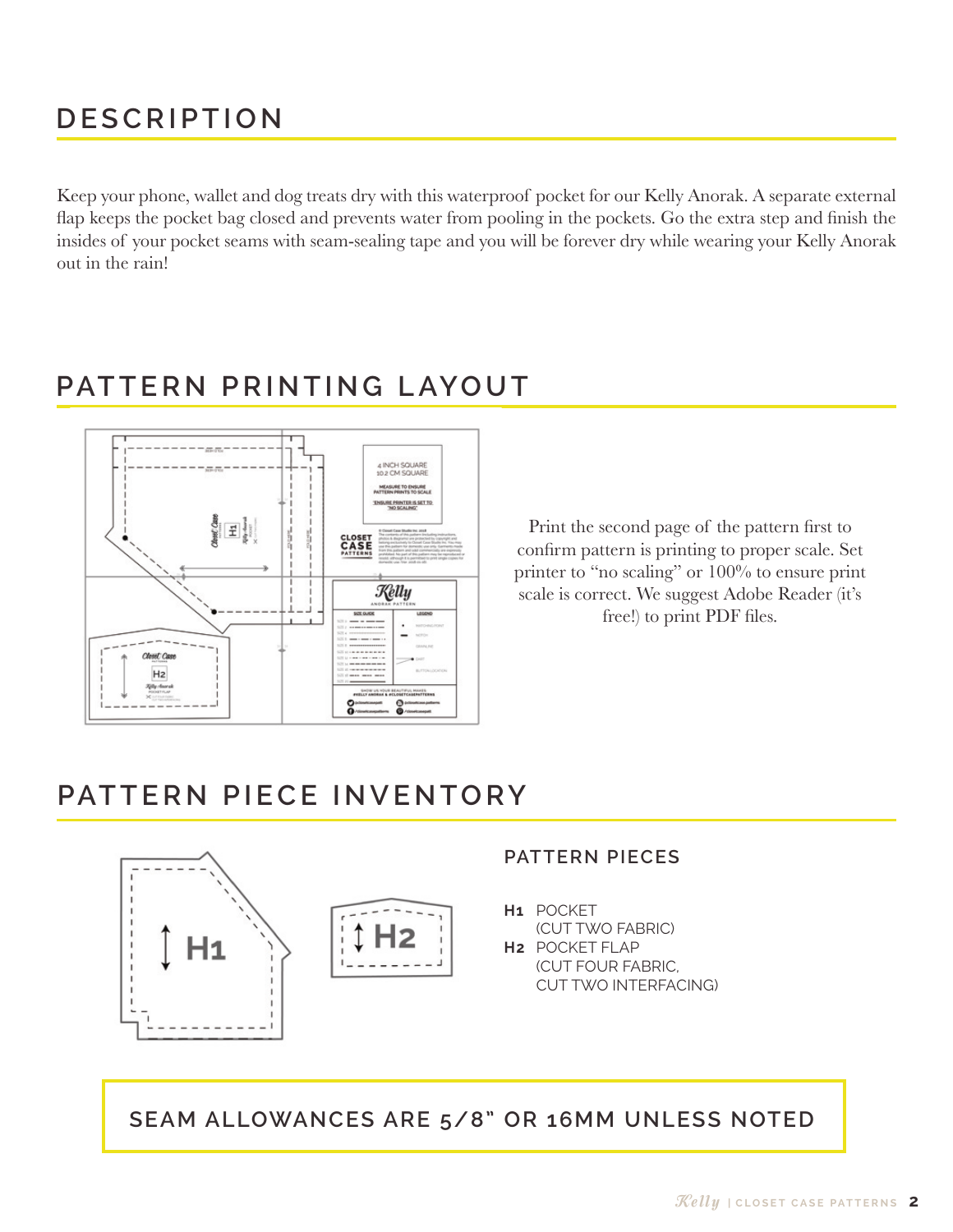# **INSTRUCTIONS**

• Assemble the jacket front and back as per original instructions included with either the Kelly Anorak pattern or Kelly Anorak Lining pattern expansion.

#### **pocket assembly**

• Ensure two of the four pocket flap pieces (H2) are interfaced.



- (1) With right sides together, match one interfaced pocket flap to non-interfaced flap. Pin together and sew along the short and pointed sides as indicated below, leaving the longest side open.
- (2) Trim the seams and clip the corners.
- (3) Turn the pocket flap right side out and press well. Topstitch around the finished edges of the pocket flap. Install the top part of the pocket snap.



• Finish edges of pocket pieces (H1); serge or zig zag the straight sides of the pocket as indicated below.



• Fold the angled edge of the pocket in by 1/4" (6mm) twice and press. Topstitch. This will be the pocket opening.



Press straight edges of pocket in along  $5/8$ " (16 mm) seam allowance.

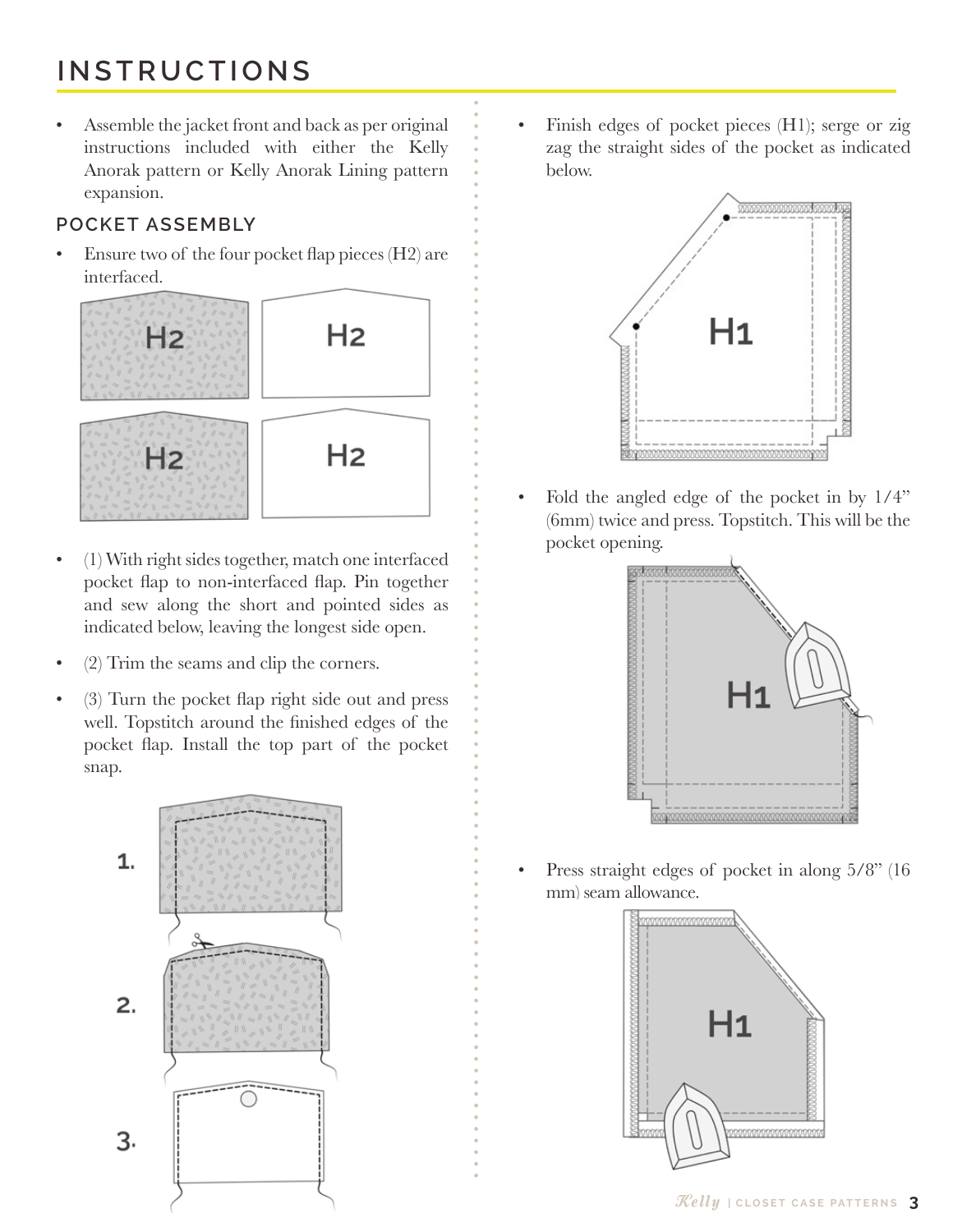• On two sides of pocket not touching the folded angled pocket opening, press in again along notches, approximately 1" (25 mm).



• Unfold pressed edges. It's time to sew a miter joint on the corner opposite the pocket facing.



- Pinch corners of indicated corner above with right sides together. Sew a straight line using a short stitch length along innermost pressed fold line. Backstitch at pressed seam allowance line.
- Trim close to edge of stitching.



- Turn right side out and press corner sharply, ensuring the seam allowance is tucked neatly under. Press pocket flat by pressing in an accordion fold along the long sides of the pocket.
- Topstitch along long sides of the pocket not touching the folded pocket facing. Sew just the top fabric and adjacent side edges, 1/8" (3mm) from edge of pocket.



- Pin pocket into place on jacket front along indicated line markings. Ensure edges are straight and parallel to jacket center front seam.
- Topstitch bottom and side long edges of pocket to jacket front, about 1/8" (3mm) from the edge. You may stop and back stitch each line of stitching rather than trying to turn the corner, or you may turn the corner by keeping your needle down and carefully shifting the mitered corner out from under your presser foot.

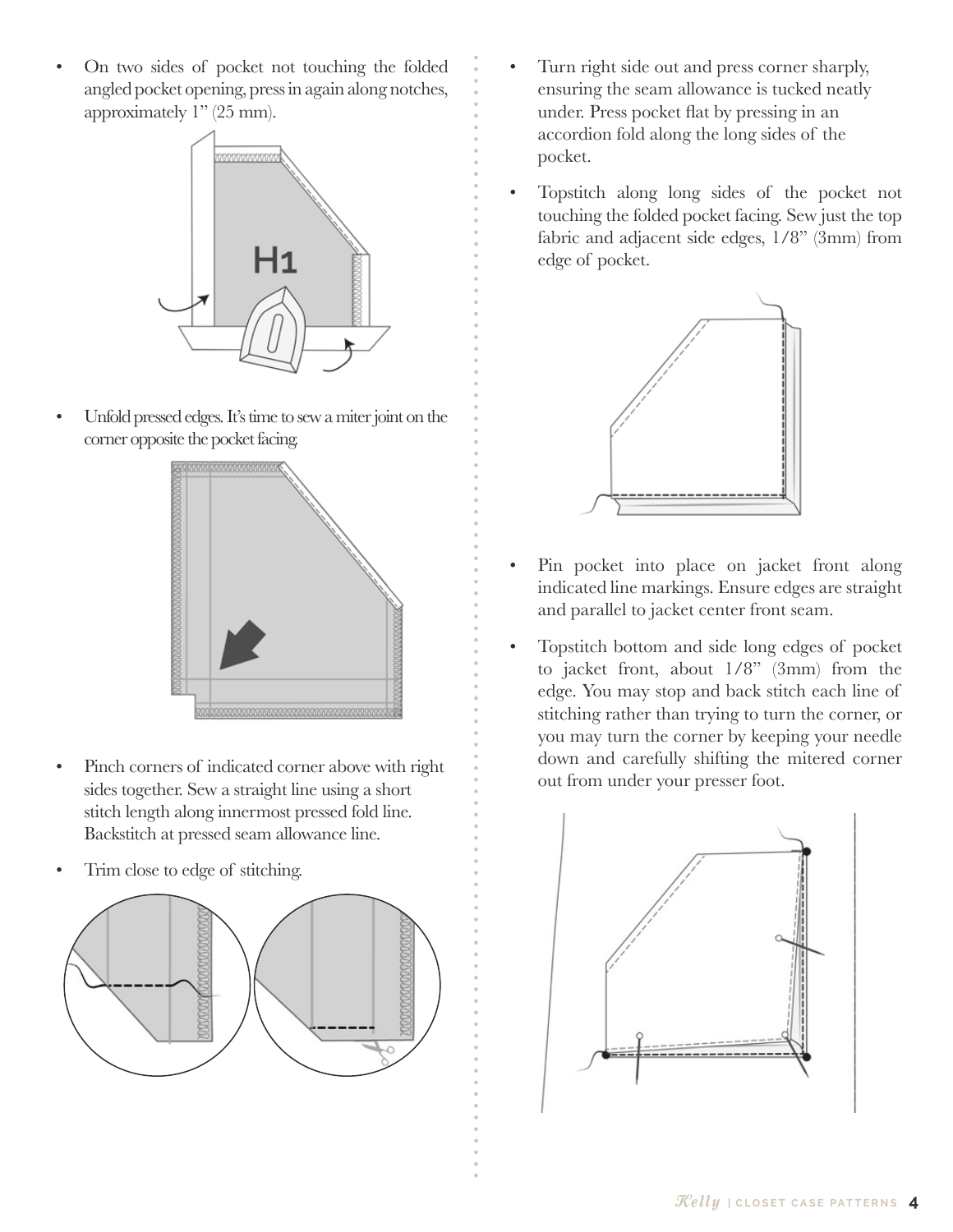With pocket bag pinned in place as a guide, position the pocket flap right side down with the raw edge of the pocket flap approximately 3/8" (10mm) parallel to the finished angled edge of the pocket bag. Stitch in place 1/4" (6mm) from the raw edge.



• Fold the pocket flap down towards the pocket along the edge you just stitched in place and press well. Fold the pocket out of the way and topstitch the pocket flap in place 1/4" (6mm) along the folded edge. Secure the beginning and end of your stitch line by either backstitching or adding two bar tacks for strength.



- Reposition the pocket to determine the placement of the snap back and install the stud and post.
- With the finished pocket flap folded out of the way, topstitch the short edges of pocket to jacket (the sides touching the folded flap) using 1/8" (3mm) seam allowance. Backstitch several times near the pocket opening to secure. Sew a bar tack along either side of the pocket opening for added strength.



The pocket should now be fully sewn to jacket with a gusset along the two long sides.



• *Optional:* If you are working with waterproof or water resistant fabric you may press seam sealing tape on the wrong side of the jacket front over the pocket seams to prevent leaks.



• Continue following the steps included with the original instructions included with either the Kelly Anorak pattern or Kelly Anorak Lining pattern expansion.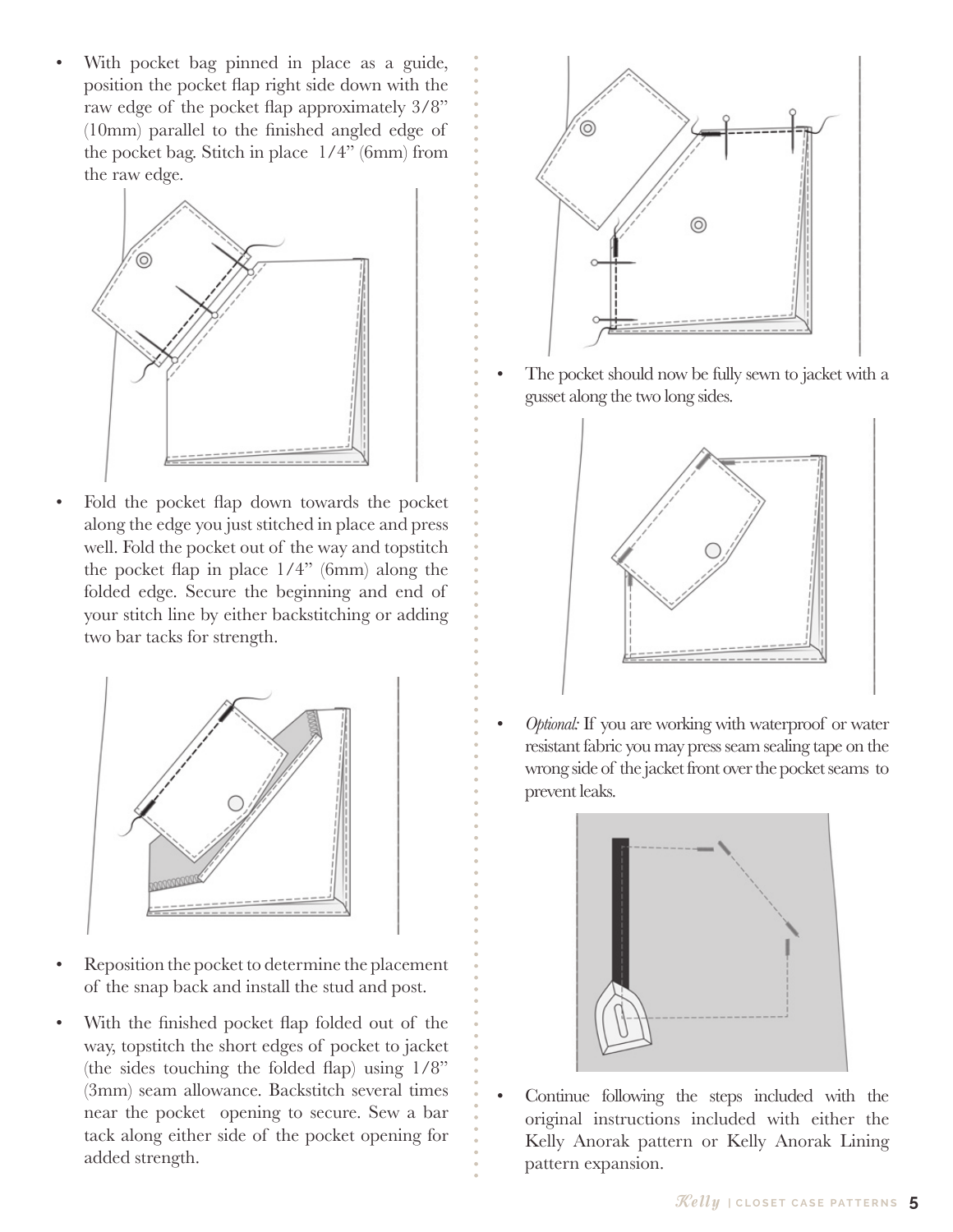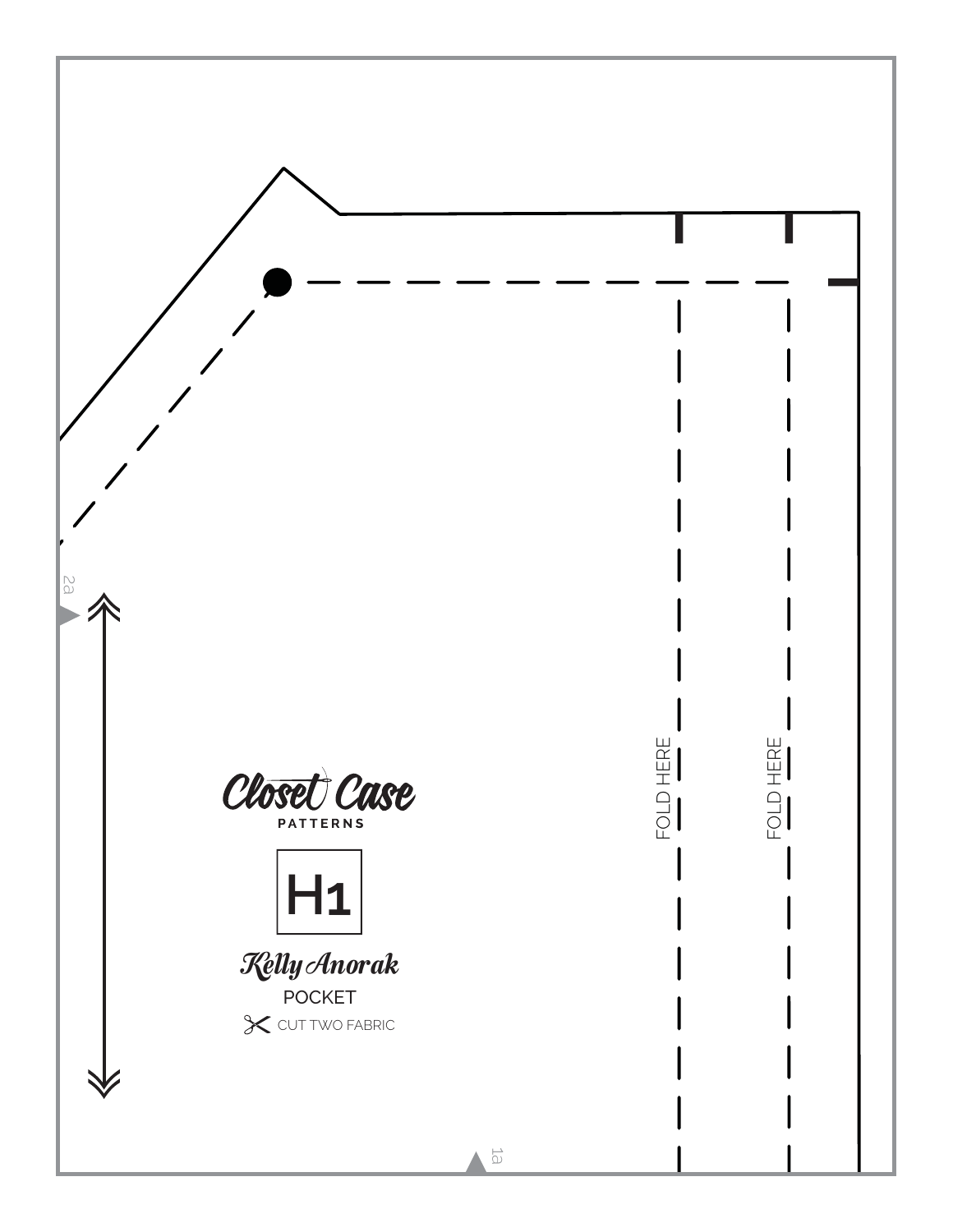|                      | <b>FOLD HERE</b>                                                                                                                                                                                                                                                                                                                                                                                                                                                                                                                | $\overrightarrow{D}$                                                                                                                            |
|----------------------|---------------------------------------------------------------------------------------------------------------------------------------------------------------------------------------------------------------------------------------------------------------------------------------------------------------------------------------------------------------------------------------------------------------------------------------------------------------------------------------------------------------------------------|-------------------------------------------------------------------------------------------------------------------------------------------------|
|                      | <b>FOLD HERE</b>                                                                                                                                                                                                                                                                                                                                                                                                                                                                                                                |                                                                                                                                                 |
| $\frac{1}{\sqrt{2}}$ | PATT<br>CLOSET<br><b>ERNS</b><br>Ш<br>© Closet Case Studio Inc. 2018<br>domestic use. (Ver. 2018-01-16).<br>prohibited. No part of this pattern may be reproduced or<br>from this pattern and sold commercially are expressly<br>use this pattern for domestic use only. Garments made<br>photos & diagrams) are protected by copyright and<br>belong exclusively to Closet Case Studio Inc. You may<br>The contents of this pattern (including instructions,<br>resold, although<br>it is permitted to print single copies for | <b>ENSURE PRINTER IS SET TO</b><br><b>PATTERN PRINTS TO SCALE</b><br>4 INCH SQUARE<br>4 INCH SQUARE<br><b>NEWSCRE HO ENSURE</b><br>"DU SCALING" |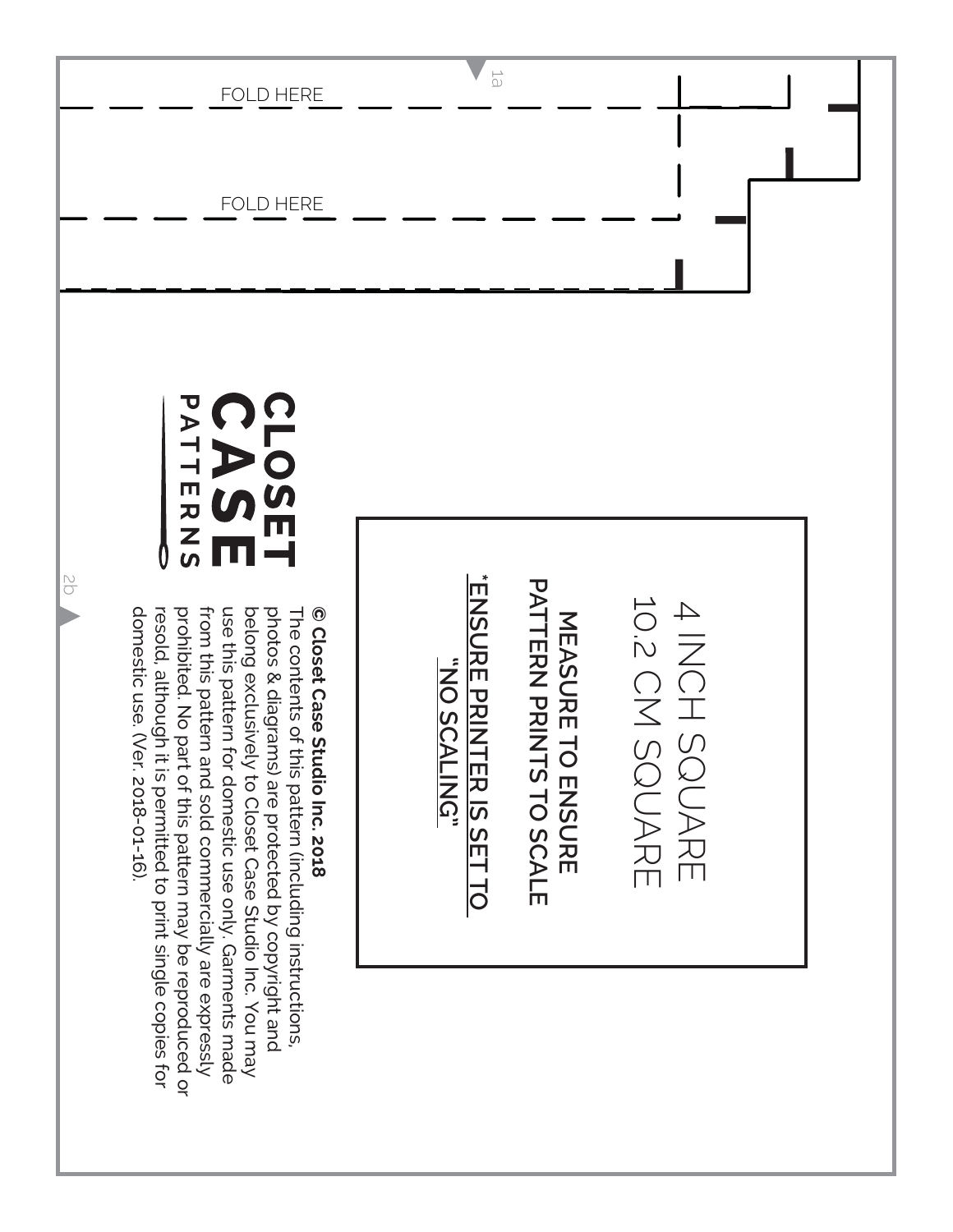